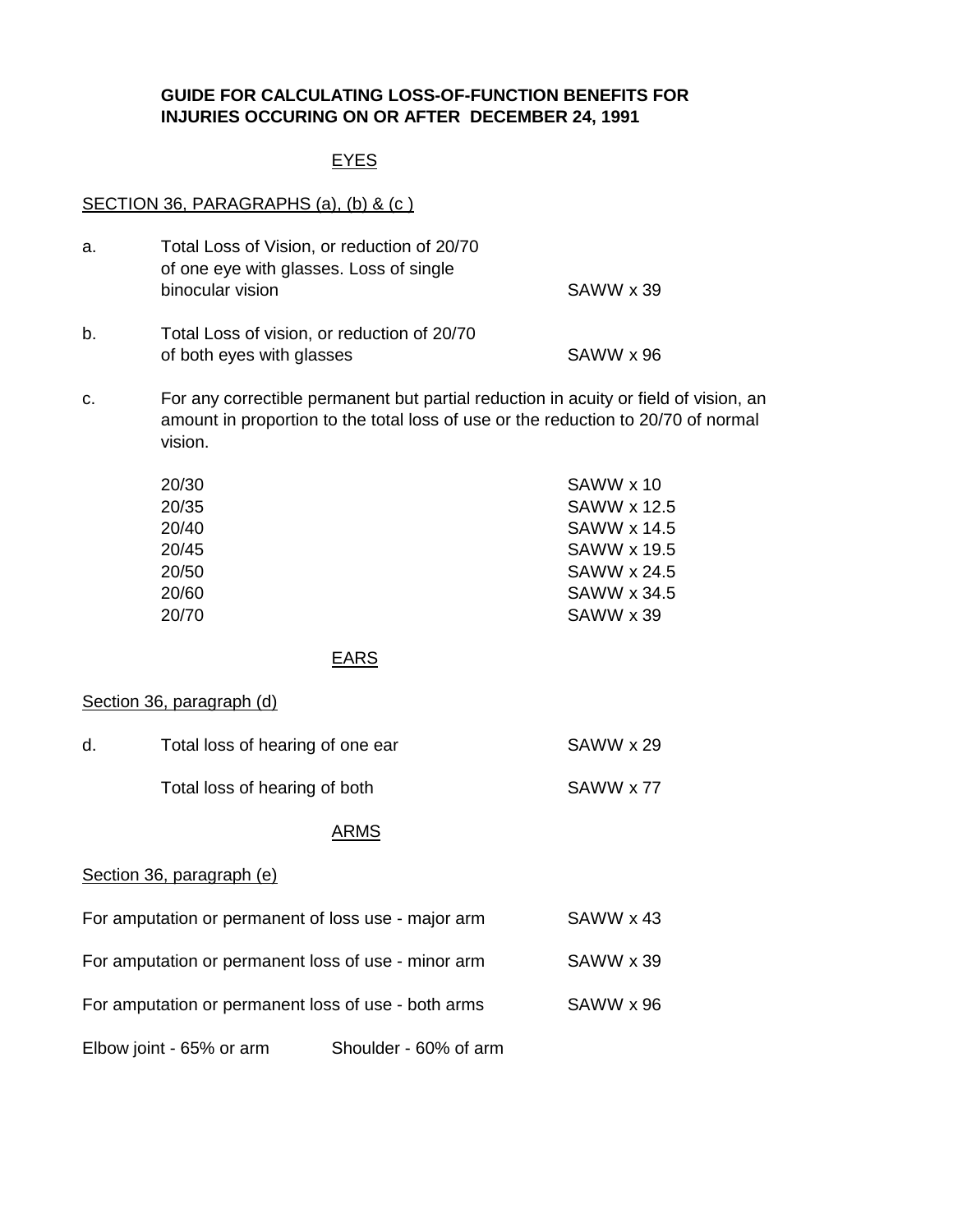### **GUIDE FOR CALCULATING LOSS-OF-FUNCTION BENEFITS FOR INJURIES OCCURING ON OR AFTER DECEMBER 24, 1991**

# HAND & WRIST

#### Section 36, Paragraph (f)

| For amputation or permanent loss of use<br>major hand | SAWW x 34 |
|-------------------------------------------------------|-----------|
| For amputation or permanent loss of use<br>minor hand | SAWW x 29 |
| For amputation or permanent loss of use<br>both hands | SAWW x 77 |

#### **FINGERS**

| Thumb - 40% of hand   | Ring - 10% | One Phalanx of thumb - 75%                      |
|-----------------------|------------|-------------------------------------------------|
| Index - $25%$ of hand |            | Little - 5% of hand One phalanx of finger - 45% |
| Middle - 20% of hand  |            | Two phalanges of finger - 80%                   |

### LEGS

### Section 36, paragraph (g)

|                           | For amputation or permanent loss if use<br>either leg<br>For amputation or permanent loss of use<br>both legs |           |  |
|---------------------------|---------------------------------------------------------------------------------------------------------------|-----------|--|
|                           |                                                                                                               |           |  |
|                           | Knee - 50% of leg<br>Hip - 25%                                                                                |           |  |
|                           | FEET & ANKLES                                                                                                 |           |  |
| Section 36, paragraph (h) |                                                                                                               |           |  |
|                           | For amputation or permanent loss of use<br>either foot at any point above the ankle joint                     | SAWW x 29 |  |
|                           | For amputation or permanent loss of use<br>both feet at any point have ankle joints                           |           |  |
|                           | Large toe - 18% of foot (first joint - 13.5% of foot)                                                         |           |  |

Other toes - 5% of foot (first joint - 2% of foot)